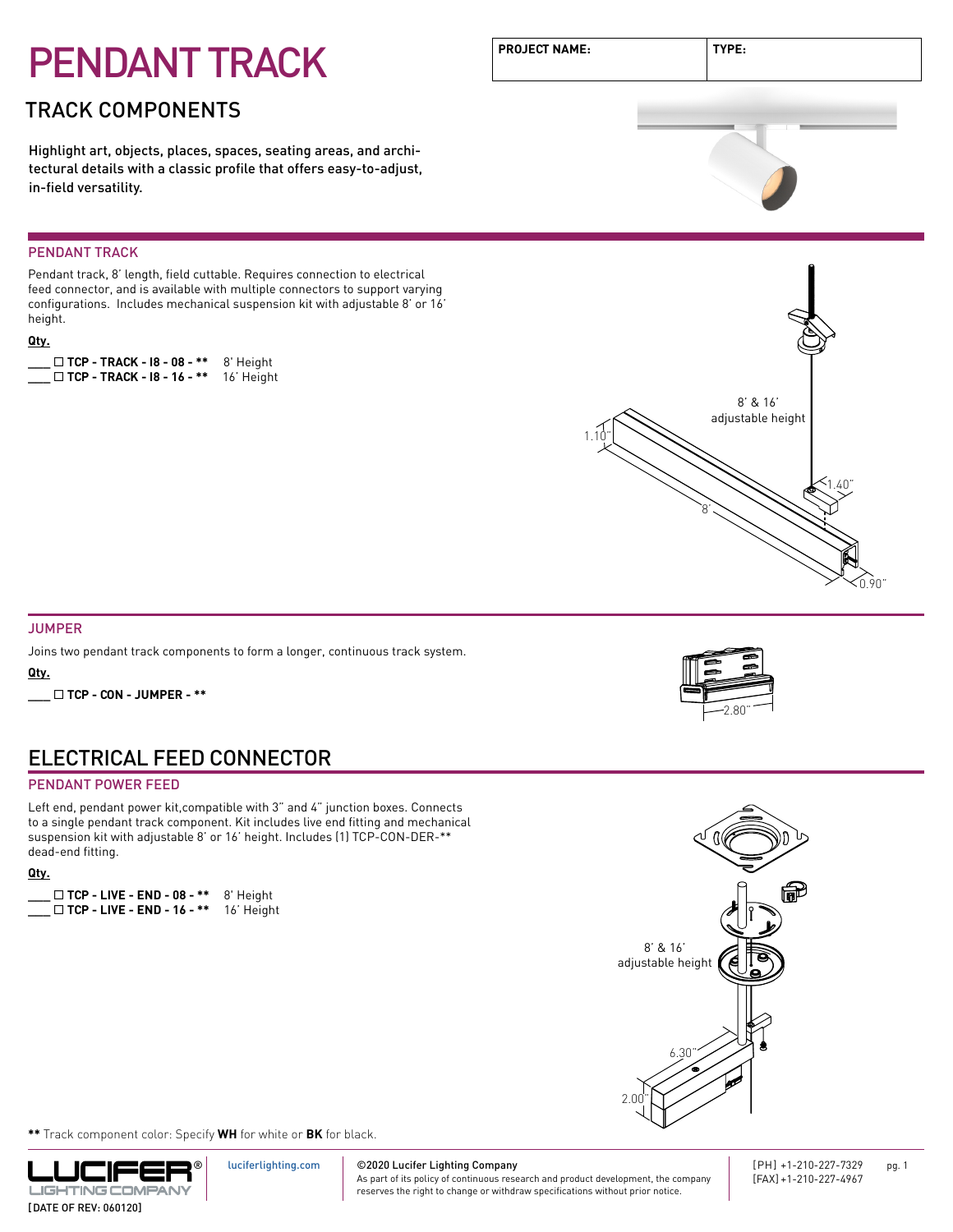### PENDANT TRACK

### TRACK COUPLER CONNECTORS

#### JUMPER

Joins two straight pendant track components to form a longer, continuous track system.

#### **Qty.**

**\_\_\_** ¨ **TCP - CON - JUMPER - \*\***

#### CORNER CONNECTOR

Joins two straight pendant track components at a 90° angle to form a longer, continuous track system.

**Qty.**

**\_\_\_** ¨ **TCP - CON - CORNER - \*\***

#### T CONNECTOR

Joins three straight pendant track components inline and at a 90° angle to form a longer, continuous track system. Includes (1) TCP-CON-DER-\*\* and (1) TCP-CON-DEL-\*\* dead-end fitting.

#### **Qty.**

**\_\_\_** ¨ **TCP - CON - T - \*\***

#### X CONNECTOR

Joins four sections of track to form a longer, continuous track system. Includes (2) TCP-CON-DEL-\*\* and (1) TCP-CON-DER-\*\* dead-end fittings.

[luciferlighting.com](http://luciferlighting.com/)

#### **Qty.**

**Qty.**

**\_\_\_** ¨ **TCP - CON - X - \*\***

**\*\*** Track component color: Specify **WH** for white or **BK** for black.

As part of its policy of continuous research and product development, the company reserves the right to change or withdraw specifications without prior notice.



3.80"







2.90"

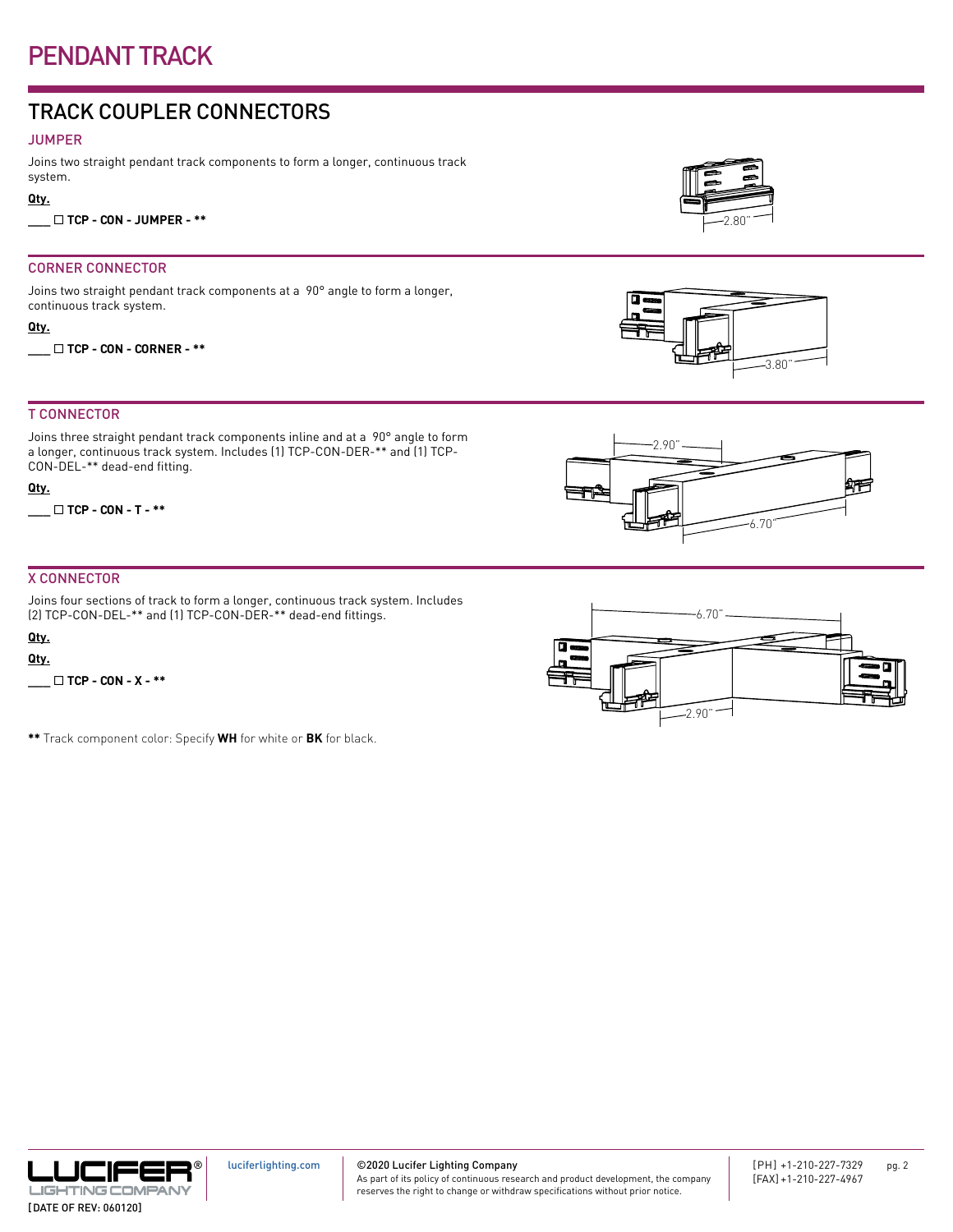### **ACCESSORIES**

Mechanical Suspension Kit (Optional - One included with each track section)

Mechanical suspension kit with adjustable 8' or 16' height.

#### **Qty.**

|  | $\Box$ TCP - DROP - 08 - ** | 8' Height  |
|--|-----------------------------|------------|
|  | $\Box$ TCP - DROP - 16 - ** | 16' Height |



#### **ACCESSORIES**

| _____<br>___ |
|--------------|
|--------------|

| _                                |                                                                  |
|----------------------------------|------------------------------------------------------------------|
| $\_$ $\Box$ TC - CSINK           | Countersink and drill tool quide                                 |
| $\Box$ TC - CVR - 8 - **         | Track gap cover, 8' (can be field cut)                           |
| $\Box$ TCP - CON - DEL - **      | Left dead-end fitting, included with power feeds as noted above. |
| $\_$ $\Box$ TCP - CON - DER - ** | Right dead-end fitting, included with power feeds as noted above |
|                                  |                                                                  |

**\*\*** Track component color: Specify **WH** for white or **BK** for black.



#### ©2020 Lucifer Lighting Company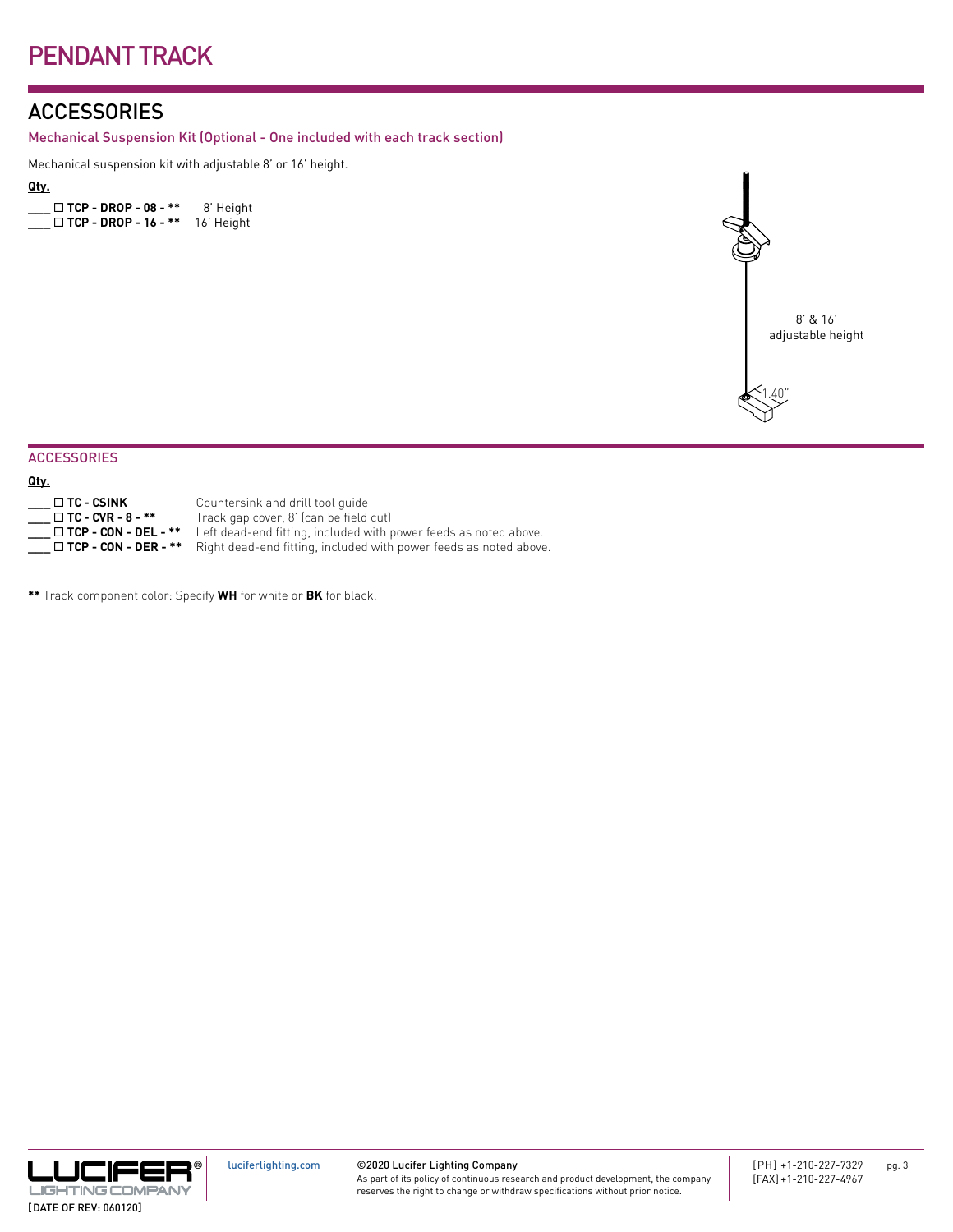SPECIFICATION GUIDE





[luciferlighting.com](http://luciferlighting.com/)

©2020 Lucifer Lighting Company